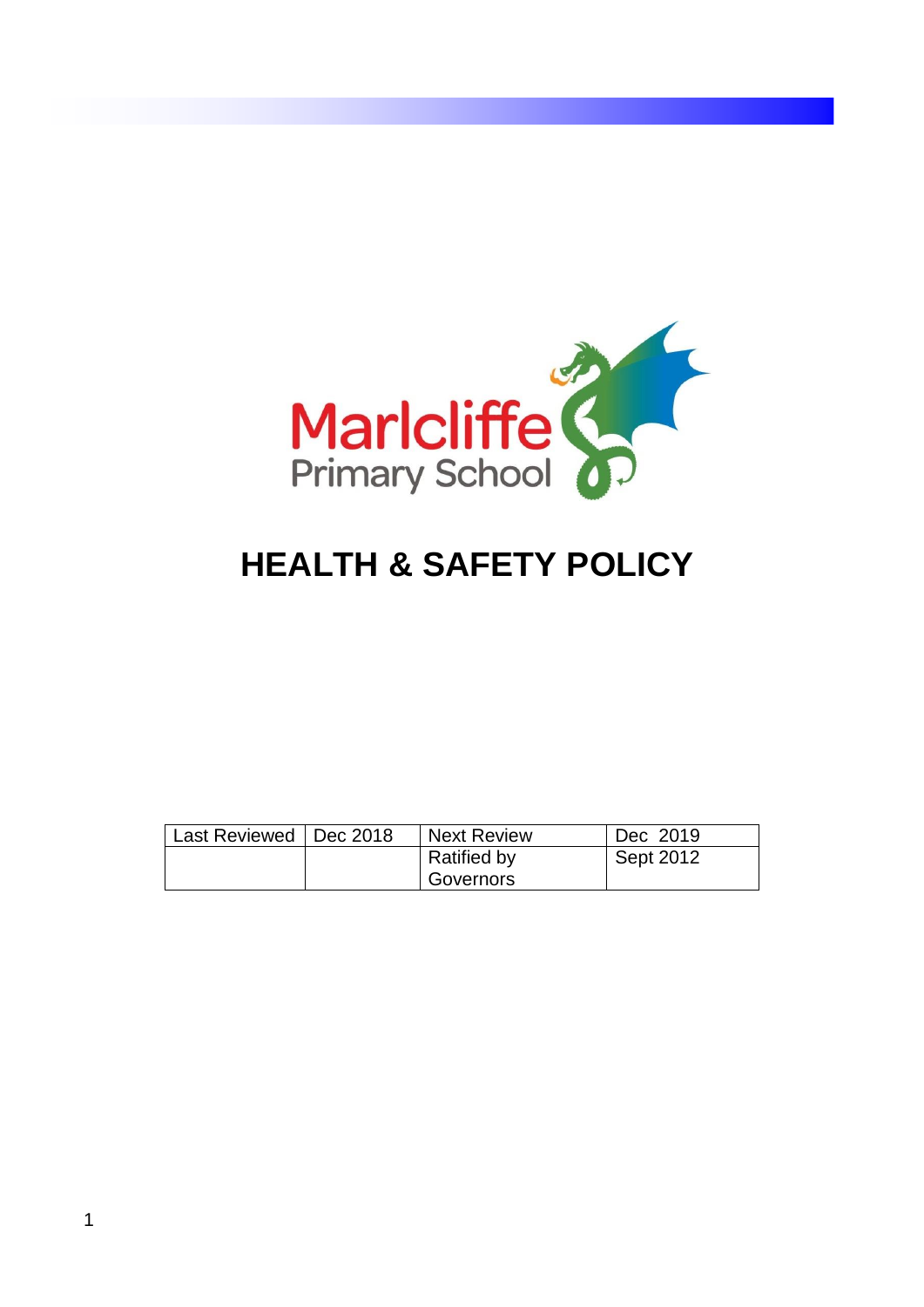## **MARLCLIFFE PRIMARY ~ HEALTH & SAFETY POLICY**

### **Contents**

- [1. Introduction](http://www.st-bede.hants.sch.uk/3181-index/3181-information-for-parents/3181-school-policies/3181-health-and-safety-policy.htm#1.introduction)
- [2. Equipment](http://www.st-bede.hants.sch.uk/3181-index/3181-information-for-parents/3181-school-policies/3181-health-and-safety-policy.htm#2.equipment)
- 3. Curriculum [Use of Resources](http://www.st-bede.hants.sch.uk/3181-index/3181-information-for-parents/3181-school-policies/3181-health-and-safety-policy.htm#3.curriculum)
- [4. General Safety / Fire Safety / Evacuation Procedures](http://www.st-bede.hants.sch.uk/3181-index/3181-information-for-parents/3181-school-policies/3181-health-and-safety-policy.htm#4.safety)
- [5. Supervision of Children](http://www.st-bede.hants.sch.uk/3181-index/3181-information-for-parents/3181-school-policies/3181-health-and-safety-policy.htm#5.supervision)
- [6. First Aid](http://www.st-bede.hants.sch.uk/3181-index/3181-information-for-parents/3181-school-policies/3181-health-and-safety-policy.htm#6.first_aid)
- [7. Staff Health and Welfare](http://www.st-bede.hants.sch.uk/3181-index/3181-information-for-parents/3181-school-policies/3181-health-and-safety-policy.htm#7.staff_health)
- [8. Off Site Activities](http://www.st-bede.hants.sch.uk/3181-index/3181-information-for-parents/3181-school-policies/3181-health-and-safety-policy.htm#8.off_site_activities)
- [9. Critical Incidents Planned Responses](http://www.st-bede.hants.sch.uk/3181-index/3181-information-for-parents/3181-school-policies/3181-health-and-safety-policy.htm#9.critical_incidents)

### **1. Introduction**

### **Statement of Intent**

Health and safety is an important consideration for our school. We will take all reasonable steps to provide a safe and caring environment for children, staff and our visitors. All personal data/information maintained in this respect will be held in the strictest confidence in line with relevant legislation.

### **Responsibilities**:

The Governing Body shares with the local education authority overall responsibility for health and safety. For its part the Governing Body will:

- Ensure health and safety has a high profile
- XXX Ensure adequate resources for health and safety are available
- Consult staff and provide training opportunities
- Monitor and review health and safety

The Headteacher will:

- Develop a health and safety culture throughout the school
- **AAAAAA** Take day to day operational decisions
- Ensure staff are aware of their responsibilities
- Update governors
- Draw up health and safety procedures
- Monitor effectiveness of procedures

All staff will:

- Support the implementation of health and safety arrangements
- Take reasonable care of themselves and others

Ensure as far as is reasonably practicable that their classroom or work area is safe and report any problems to the Premises Manager.

### **General Health and Safety Arrangements**

- $\blacktriangleright$ The arrangements for health and safety have been drawn up following assessment of risk in accordance with the Management of Health and Safety Regulations 1999. We also comply with the Workplace Regulations 1992, H&S Display Screen Equipment regulations 1992, Personal Protective Equipment at Work 1992, Manual Handling regulations, Reporting of Injuries, Diseases and dangerous Occurrences Regulations 1995.
- Y. The Premises Officer, Stuart Heslington, and Caretaker, Joe Sweetnam-Powell have attended all relevant H&S training including asbestos awareness.
- N. The premises staff carry out and record most necessary checks in school.(Files in school office) Some are contracted out to the LA or private companies (eg. PE, playground equipment.)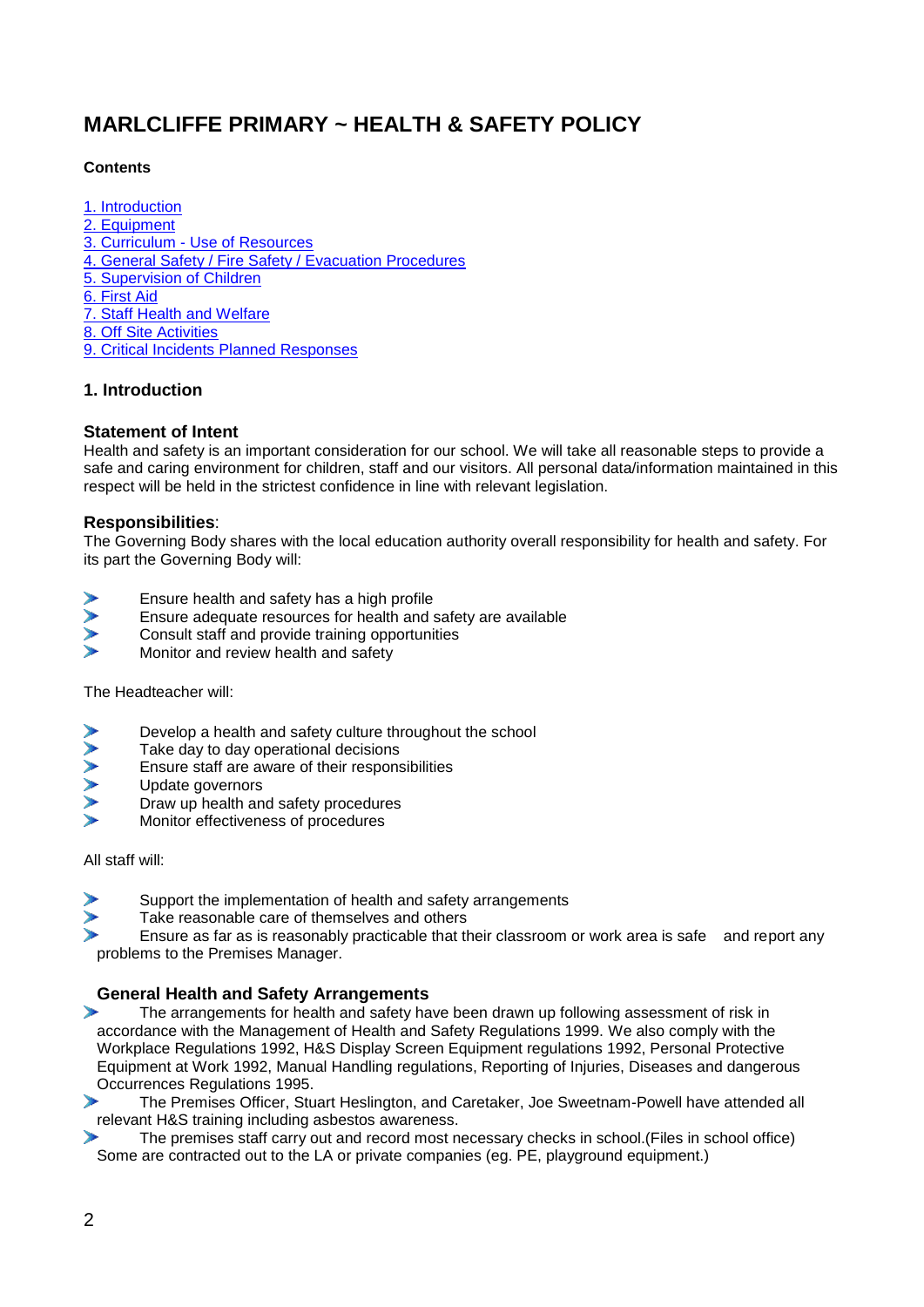⋟ We have an up-to-date asbestos risk assessment and register and this is taken into account when any work is being carried out on the school building in line with regulations.

Smoking is not permitted anywhere on the school site. When contractors are on site they are ⋗ expected to follow school safety procedures. The Premises Manager or Office Manager will liaise with contractors as appropriate.

A yearly check will be carried out by a Governor, the Premises Manager and the health and safety ⋗ representative to monitor the upkeep of buildings and grounds. The Governors agree to appropriate training for staff in relation to health and safety.

⋟ All new staff and visiting staff, as part of their induction programme, will be advised on safety procedures and associated contingency plans.

### **Monitoring and Review of Health and Safety Arrangements**

The yearly check will be used to prioritise need and to inform planning.

 $\blacktriangleright$ The Site Maintenance Record Book will be used to ensure immediate action is carried out when necessary.

- All staff will carry out monitoring on a day to day basis.
- $\geqslant$ The Premises Officer will monitor school grounds and premises daily.
- Monitoring by Governors will be via the Finance Committee and the Headteacher's Report.
- The policy will be reviewed annually.

### **2. Equipment**

- Any equipment in school should be used safely and for its intended purpose only.
- Equipment identified as defective should be taken out of use immediately and labelled accordingly. Office staff should be informed immediately in order that arrangements for repairs or replacement can be made swiftly.
- No second hand equipment must be introduced to school without the agreement of the Headteacher.
- S Electrical equipment will be tested annually in accordance with Sheffield City Council policy. Plugs and leads will be visually checked regularly.
- Any electrical equipment used outside must be attached to the electric supply through an RCD, and ⋗ any lead should be covered by mats to allow safe passage over the wire.
- Electrical sockets should be switched off before a plug is removed.
- **AAAA** Fire fighting equipment and alarm systems are maintained via annual contract.
- PE equipment is maintained via an annual contract.
- Hazardous substances, such as cleaning materials, etc., are kept locked in appropriate storage areas.

### **3. Curriculum - Use of Resources**

- ⋗ We follow the LA guidelines with regard to science, ICT, technology, art and PE. A copy of each is kept on the school network and also with the subject manager who is responsible for disseminating the information to the staff and pupils.
- In addition the following have higher risk aspects:
	- Science reference should be made to the 'Safety in Science' document;
	- Art reference should be made to the 'Safety in Art' document; and

Technology reference should be made to 'Make it Safe - Safety Guidance for the Teaching of Design and Technology at Key Stages 1 and 2' document.

**PE** – National guidance is followed: [http://www.afpe.org.uk/physical-education/safe-practice-in-physical](http://www.afpe.org.uk/physical-education/safe-practice-in-physical-education-school-sport-physical-activity-2016/)[education-school-sport-physical-activity-2016/](http://www.afpe.org.uk/physical-education/safe-practice-in-physical-education-school-sport-physical-activity-2016/)

#### $\mathbf{r}$ **Clothing**

All children will change into suitable clothing for the activity in which they will participate -details of clothing are listed on the school website.

Teachers should, where possible, change into appropriate clothing for outdoor games. This sets a good example to children and allows a greater degree of manoeuvrability for demonstrating skills, or accessibility to a child should an accident occur.

**Jewellery**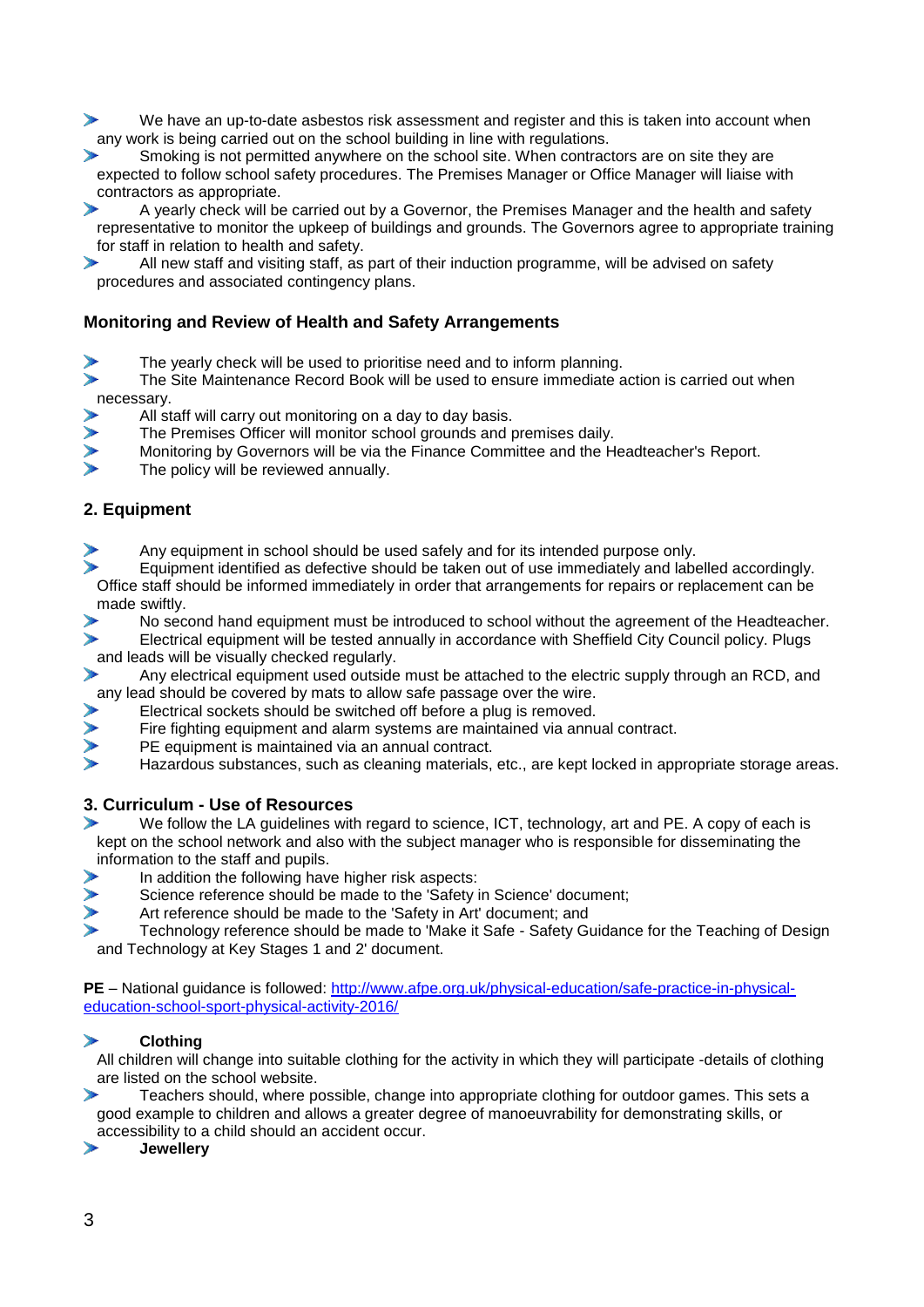The wearing of jewellery is not permitted. If ears are pierced, studs only may be worn but must be removed for P.E. A watch should be removed for the lesson. Teachers are advised to collect all such items prior to the lesson and store them safely.

#### ⋗ **Lifting and Moving**

Each child should be taught how to lift and move equipment. Techniques should be revised at least each year with a teacher's new class. Children should be stationed at the corners of each piece of equipment. A leader of the group says when the lift should start.

### **4. General Safety**

↘

#### **School Building Access**

The school day begins at 8:50 and registers close at 9a.m. and after this time late arrivals must enter via the main entrance as side doors are on timed locks. All visitors must report to the school office and sign the visitor's book where they will be issued with a visitor's badge. Photographic ID is checked for visitors to school. All visitors must sign out when leaving the school building.

Visitors will be asked if they have any mobility issues and if they would need help in the event of a building evacuation.

Any adults on site who do not work in the school and who are not wearing a visitors badge must be reported to the school office.

The main entrance is locked, allowing access on request from the school office, via an intercom.

#### **Vehicles**

Parents are requested not to bring their cars onto the school site. Parents collecting children who are injured or unwell should use park on the road outside school. Delivery vehicles are expected to park with consideration for safety. Wherever possible deliveries should be made once the children are safely in the building.

#### $\mathbf{r}$ **Lone Working**

All staff should avoid lone working wherever possible by arranging for a colleague to also be on site. Where lone working is unavoidable staff should ensure that all outside doors are locked and curtains/blinds are closed when it is dark. Fire doors must be unlocked when staff are working on the premises, e.g. out of school hours. Anyone lone working on a regular basis, like the caretaker who locks up, will be equipped with a personal mobile phone.

⋗ Security lights are present in the car park. When two or more people work late they should try to leave the building together. Cars should be parked as close to the access doors as possible. Where possible staff should let someone know if they will not be home at their usual time and what time they can be expected.

#### $\blacktriangleright$ **Key Holder Safety during Call-Outs**

Mr Sweetnam-Powell, the caretaker, lives on site and is the main key holder.

Key holders on callout should be mindful of their own safety. Before leaving the key holder should ensure that the school is secure and the alarm re-set.

If any member of staff is on site and is concerned about people on or about the site they should telephone the police on 999 if concerned about their own or the school's well-being.

#### ⋗ **Fire Safety**

The school will provide a safe and healthy working environment with respect to fire safety.

#### **Evacuation Procedures**

Evacuation procedures are practised termly and reviewed annually or more regularly if appropriate. Evacuation routes and meeting points are detailed on the school site plan

### **5. Supervision of Children**

#### School Hours:

Morning Session 8.50 a.m. – 12:00. Afternoon Session 1.00 p.m. - 3.15 p.m.

Children should not arrive at school before 8.40 am when there are staff on the playground to supervise them.

#### No. Office Hours

The school office is open from 8:00 to 5pm.

#### **Duties**

A bell rings at 8.50 and teachers supervise their classes lining up on the playground and ensure they enter the building calmly and safely. At 3.15 p.m. the class teachers supervise the children leaving school.Any uncollected children are taken to the school office to wait.

At break times at least two members of staff are on duty plus play workers; staff should collect their classes from the playground ready for the next session.

'n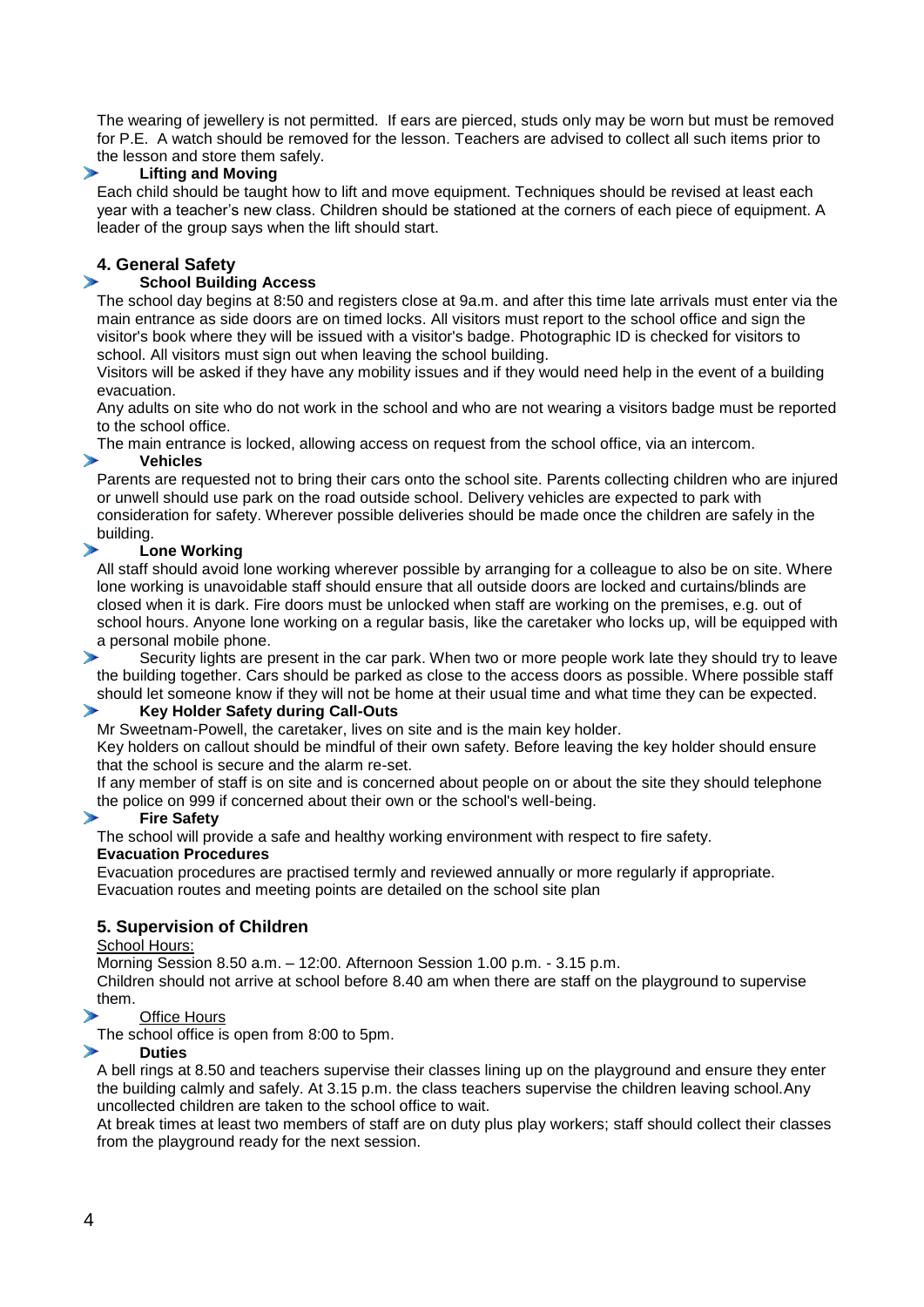Indoor Duty: If it is a wet morning or afternoon break, staff stay with their classes until they have made contact with another member of staff and arranged to cover one another for a short release time. The rota for duties is on the staff room notice board and network.

All members of staff are responsible for making sure that their classroom is clear of children.

#### **Lunch-time Supervision**

The Learning Mentor and Play Workers are responsible for the organisation and management of lunch times, including the consideration for the health and safety of the children . The Headteacher and Deputy Headteacher also provide support at lunchtime. All staff have a collective responsibility at all times and should speak to children and support the supervisory staff whenever the need arises. Any children working in classrooms or activity areas must be supervised by a class teacher.

#### **6. First Aid**

⋗

#### **Health and Accidents to Children or Staff**

School staff are expected to take reasonable action as responsible adults, to deal with injuries, etc. that children sustain until the child can, if necessary, receive professional medical treatment.

Y. The school has trained first aiders – currently Alison Appleby, Claire Clarke, Zoe Hardy, and Sharon Butcher. Most Teaching Assistants have also undertaken emergency first aid training. First aid and medical treatment is available in the first aid room. Disposable gloves should always be used when dealing with blood and then be placed in the clinical waste bin. First aid bags for school journeys are stored in the first aid room as well as other items required to be on hand during a journey

First Aiders have the responsibility of dealing with minor accidents at lunchtime. If a child receives a ⋗ bump to the head which causes concern, parents will be contacted and given the option of coming to school to check the child themselves or leaving the child to recover and return to class.

⋗ A note should be made in the Accident Reporting file, which is kept in the first aid room, of the injury and all actions taken. Serious accidents will also require an Accident and Incident Report Form (staff shared) to be completed and may requirement statements from all staff involved. These forma are sent to the LA H&S team. Any child that goes home should be recorded as having done so and the class teacher informed.

Accidents to staff must also be reported to the LA and a record kept on their file in SIMS. Details of reporting procedures are in the LA Health & Safety file held in the school office. **Medication Policy**

⋗ If a child requires prescribed medicines whilst in school, the parent must complete an Administration of Medicines/Treatment (Form of Consent) which is available from the school office. Once completed these forms should be kept in the school office. We can only administer medicines for serious or on-going medical complaints. All medication should be stored safely either in the lockable fridge in the first aid or in the cupboard in the first aid room. All medication, except inhalers, must be recorded when taken on the appropriate Administration of Medicines/Treatment Form, which is kept in the first aid room.

Y. It is the responsibility of class teachers to ensure children have access to inhalers or medicines on any off-site visits.

#### **Allergies**

Y. Information about children who suffer from an allergy will be shared with all staff. Class teachers are issued with lists informing of any medical issues concerning children. The school has identified those able to administer adrenaline via an Epi-Pen when necessary and first aiders have regular training on the administration of these.

#### **Contagious Diseases**

ъ Outbreaks of notifiable diseases will be published to parents and staff immediately to ensure pregnant women are informed. We follow LA guidance on advice/reporting of diseases. If in doubt we contact the school nurse.

#### **Headlice** Y.

Incidents of headlice are reported to parents of children in the class where an outbreak has occurred.

#### **7. Staff Health and Welfare Stress**

Any member of staff who feels they may be suffering from stress should discuss their concerns with  $\rightarrow$ the Headteacher or member of SLT as soon as possible. The Headteacher will discuss the matter with the person concerned within 24 hours of the issue being raised, where physically possible. If necessary staff can be referred to occupational health for advice or referred for counselling (six sessions funded by school.)

⋗ A free and confidential counselling service is available to all employees through the PPC scheme on 08000 282 193 (see leaflet in staff room.) The school has adopted Sheffield City Council's Stress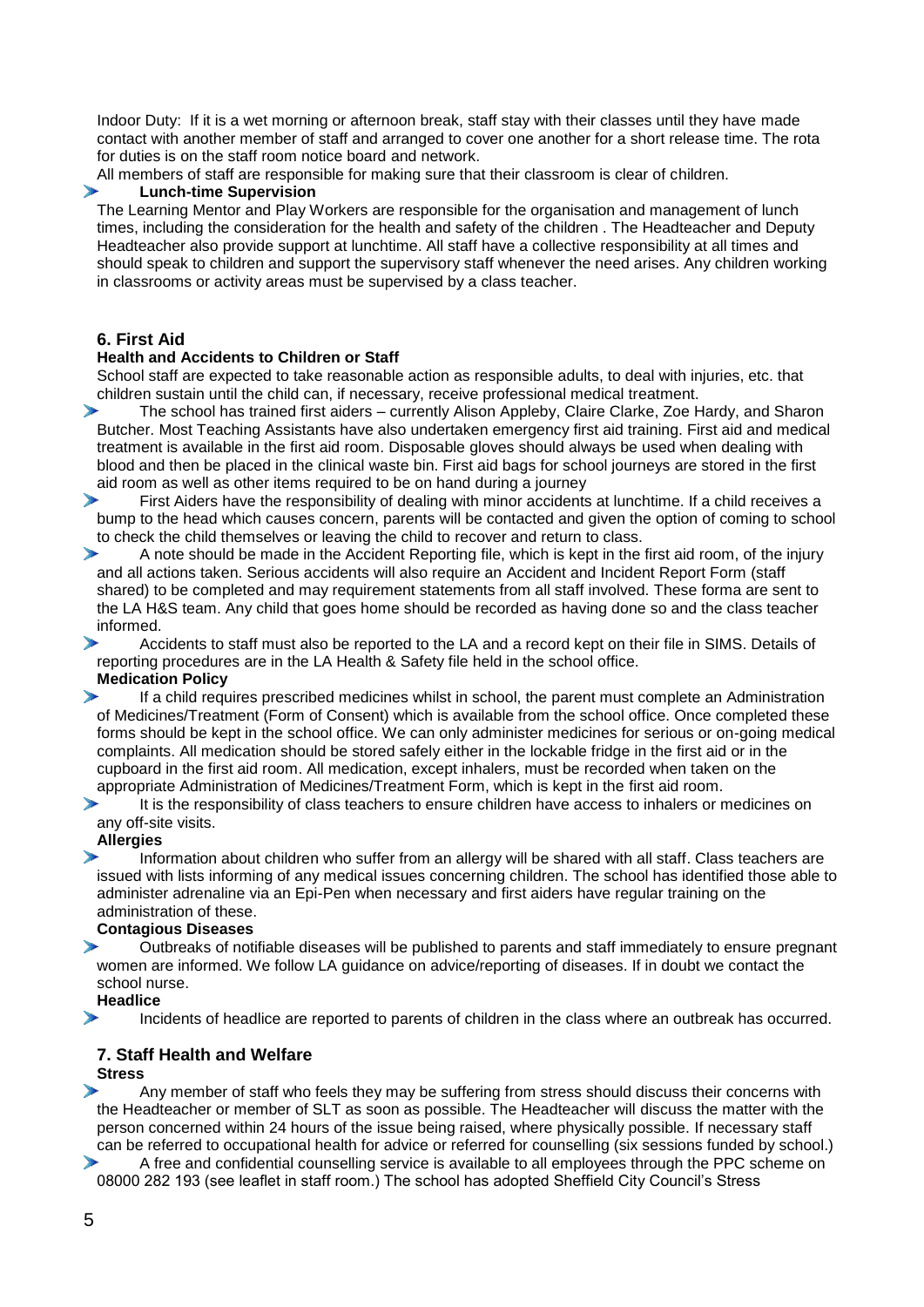Management Policy. A list of emergency contact names and phone numbers for all staff is held in the school office.

**Safety**

⋗ All staff have a responsibility to be mindful of their own safety when putting up displays and moving equipment or furniture. Staff should not climb on chairs or tables but should use the available step stools. A stepladder is available for use and is stored in the cupboards. These are checked regularly by Mr Heslington /Mr Sweetnam-Powell.<br>Both staff and ch

Both staff and children should take care when moving or lifting equipment. If in doubt seek help. (See notes re PE in curriculum section of this document). Information on safe lifting techniques is provided in the Caretakers Training Manual.

#### **Violence**

Staff should always take steps to minimise the possibility of violence in school. Parents who are ⋗ known to be violent or aggressive should never been seen by staff unless another adult is present.

ъ Under the school's Violence at Work policy, visitors who display threatening or aggressive behaviour will subsequently be banned from the school premises.

#### **VDU Operators**

 $\mathbf{r}$ Office staff using VDUs should vary their work routines and follow guidance on regular eye tests. They will be given adjustable furniture for their workstation.

### **8. Off Site Activities**

This school follows the guidance from Sheffield City Council on out of school visits and risk ⋗ assessments are completed online (EVOLVE).

`n Any visit off site must be approved by the Headteacher after the details of a visit has been entered and risk assessments entered on the Evolve website.

Residential visits and those involving adventurous activities like climbing (outside,) also need to be authorised by the Chair of Governors and the LA.

For any visit to take place off the school site, a letter home requesting permission is required. At the ⋗ beginning of each school year parents are asked to sign a form giving their permission for visits within walking distance of the school. Also, at the start of the year parents are asked to give emergency contact names and phone numbers to be used in an emergency.

ъ One copy of the official list of the children and adults in the party on a school visit and their contact numbers must be kept in the school office. The list(s) should also include the registration number of any vehicle(s) involved.

 $\blacktriangleright$ If the party is travelling on two or more coaches it should be clear on the official list of children and adults who is travelling on which coach.

The pupil: adult ratio recommended by the authority for the activity must be met.

Ÿ. Where transport is by car, a Car Insurance Confirmation Form should be completed with details of driving licence, MOT etc. These are available from the school office. Staff are covered by the school transport insurance. Each adult should also carry an official list with the names of their passengers, and appropriate emergency contact details. If it is the intention to change vehicles for the return journey, school must know that car registration too.

N. Where the visit is in the evening, the leader must hold the home telephone numbers of senior members of staff.

All coaches hired by the school will have seat belts fitted; adults should ensure that they are used. ъ Adults must base themselves in different parts of the vehicle to minimise the risk of all adults being injured.

⋟ Children should not sit in the front seats of the coach or in the centre back seat. Children should not be seated by an emergency exit. Children are not allowed to eat or drink on coaches and should sit still, not distracting the driver or drivers of other vehicles.

On a visit involving transport the following should be easily accessible:

↘ Plastic gloves; First aid kit (containing official list of adults and children on the party, plus the school name and telephone number); Drinking water and beaker; Paper towels and tissues; and 'sick bags'.

ъ NB: The office staff and class teachers are responsible for ensuring children have access to inhalers and their medication where necessary.

### **9. Critical Incidents**

The school has in place contingency measures for critical incidents. Please see Appendices E - G for the following Critical Incidents Planned Responses:

- Road traffic accident involving pupils/accident during school trip
- ↘ Aggressive or violent incident in school; and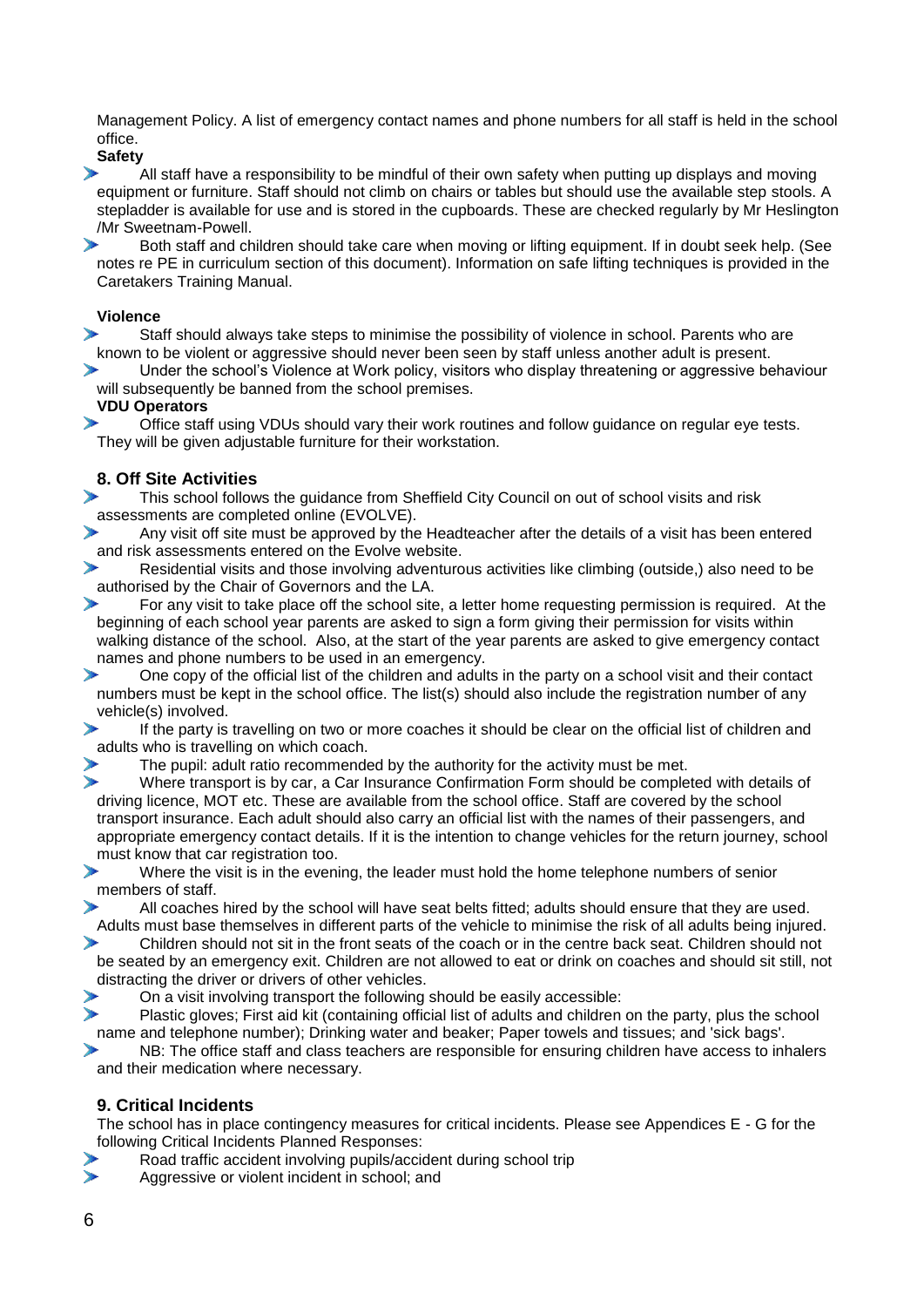

Disaster in the community.

### **APPENDIX A**

#### Fire Policy Statement

Marlcliffe Primary School will provide a safe and healthy working environment with respect to fire safety in its buildings:

- The Premises Officer and caretaker will be responsible for:
- Checking all fire doors are free from obstructions and slip/trip hazards.
- Checking all escape routes are clear.
- Checking all fire doors can be opened quickly and easily.
- Checking all fire resisting doors close properly.
- Checking no fire resisting doors are wedged or propped open.
- ヘヘヘヘヘヘヘヘヘヘ General housekeeping standards are adequate.
- Building generally tidy.
- Rubbish and waste materials are not being allowed to accumulate.
- There is no storage, especially combustible materials, in unsuitable locations (corridors or electric intake rooms).
- Waste containers stored externally in a secure compound.
- The named Fire Safety Co-ordinator is the Headteacher, Alison Mann, or in her absence the Deputy Head, Fiona Turner. The Health and Safety Representative is Steph Hanson, Office Manager.

#### **Responsibilities:**

- Checking all areas: Headteacher overall supervision.
- Children's toilets TAs
- Classrooms class teachers
- **A A A A A A A A A A** Staff toilets – office staff
- Staff room and office area Steph Hanson
- Kitchens Kitchen staff
- Phoning fire service Office staff- Charlotte Codd or Becks Cooper
- Registers and visitors book Office staff
	- All staff have copies of evacuation plans. These are also kept in the policies and procedures file.
- Copies of fire evacuation plans are posted on the internal doors of classroom cupboards and the school office.
- The fire alarm is tested weekly by the Premises Manager and recorded in the Fire Manual, which is kept in the school office.
- ⋟ A fire drill is completed once a term. A record is kept in the Fire Manual which is kept in the school office.
- ⋟ A fire safety risk assessment is carried out by the premises officer and the Health and Safety Governor each year. A report is then presented to the governing body.
	- Systems and extinguishers are checked on a regular basis. This is recorded in the Fire Manual.
- ⋟ The Fire Safety Co-ordinator will be responsible for the upkeep of the Fire Manual.
- S The Fire Safety Policy will be reviewed annually.

#### **APPENDIX B**

#### **Evacuation Procedures**

- The overall aim is to save life; therefore evacuation is of paramount importance. Staff are not expected to fight fire nor should they go back into the building.
- ъ Anyone discovering fire or smoke should raise the alarm by breaking the glass at the nearest alarm point.
- Fire drills are carried out at least once a term and recorded in the Fire Certificate Log Book which is kept in the school office.

#### On hearing the alarm:

Y. Staff will direct children to walk quietly to the nearest exit and then walk quietly in single file to the assembly points on the playground. Both sides of the stairs will be used and both doors used at the bottom to speed up evacuation. Children will line up in classes in designated spaces on the KS2 playground.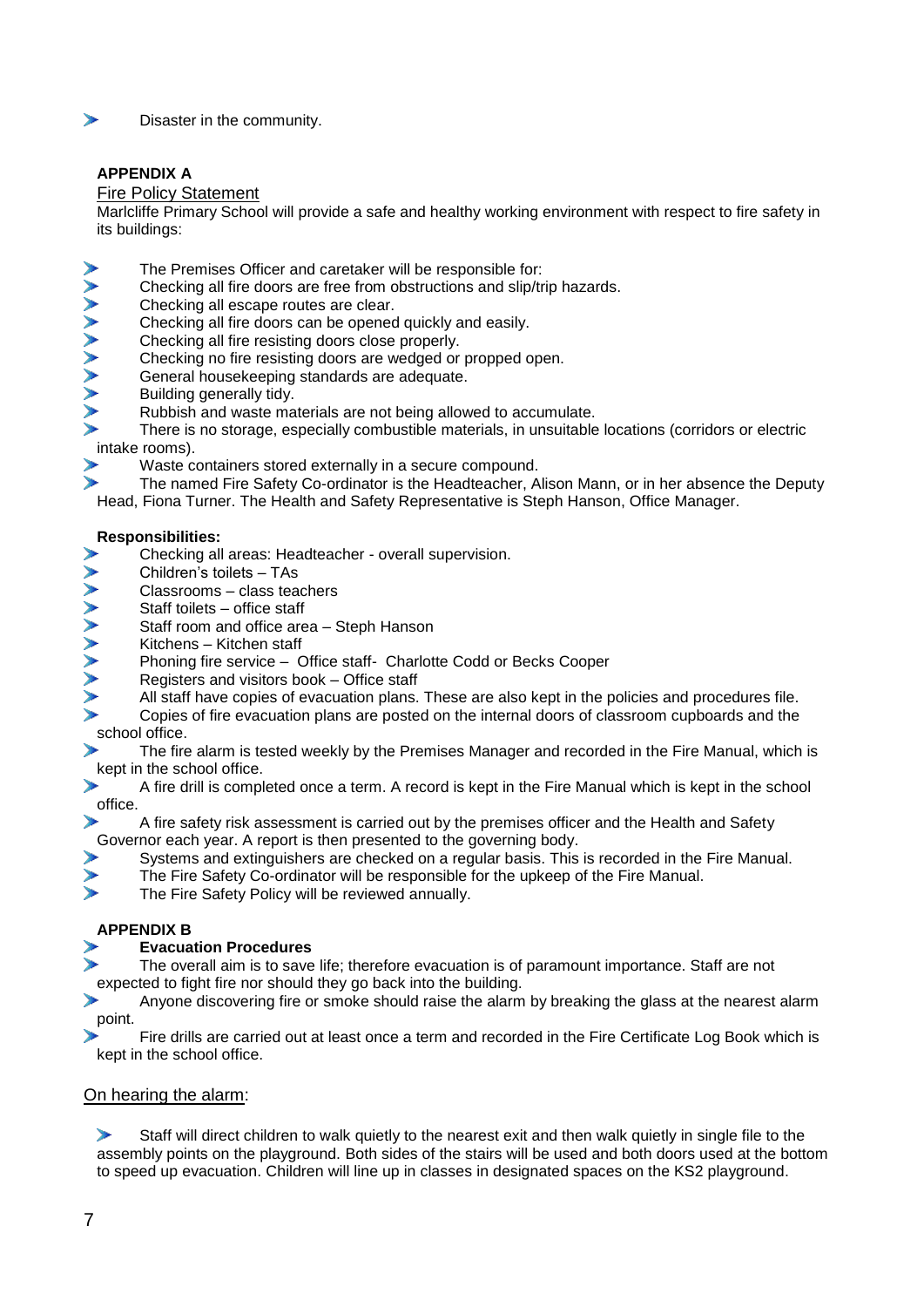Children with mobility issues or specific needs will have a Personal Evacuation Plan when necessary. Ÿ. Staff will ensure that the classroom is empty before leaving and closing the door. Everyone on site, children and adults, must leave by the nearest exit.

School Manager or Admin Assistant will call the fire brigade and check that the staff room is empty.

ъ Teaching Assistants will check the children's toilets are empty.

Any visitors who have indicated mobility issues will be helped to leave the building safely.

ъ The admin staff will issue register sheets and check signing in book for roll call by class teachers at the assembly points.

⋗ The Headteacher or designated member of staff will check that all adults and children are accounted for. Classes should stand still and quiet until asked to re-enter the building.

If it is necessary to evacuate from the whole site, (for example during a bomb threat or gas leak,) ⋗ teachers will take their classes out of the nearest site exit and walk along Marlcliffe Road. At the end of the road, ie. out of immediate danger staff will make sure children are all present and in correct classes. The school has an arrangement with Hillsborough School that we can assemble in their school hall while we contact parents etc. The full site evacuation will be practised every year.

NB: As the attendance register reflects the true number of children in school at the start of the morning or afternoon, it is important that it is completed quickly and accurately and then saved as soon as possible. Teachers must ensure that children arriving after registration has taken place report to the school office.

Teachers should be mindful of any child that is later taken off site for illness or an appointment. The office staff will have a record in the signing out book. If any visitors are present the adult they are working with should ensure that they know what to do.

### **APPENDIX C**

#### If The Building Has To Be Evacuated During Lunchtime

#### On hearing the alarm:

 $\blacktriangleright$ Children walk quietly to the nearest exit from the dinner halls and then walk quietly in single file to the assembly points on the KS2 playground.

- Children will line up in register order.
- Everyone in the building, children and adults, must leave by the nearest exit.
- Admin. staff will call the fire brigade and check that the medical room is empty.
- The admin staff will issue register sheets, check the signing in book.
- Staff, with the help of the Play Workers, will carry out roll call at the assembly points.

The Headteacher or designated member of staff will check that all adults and children are accounted for.

#### **APPENDIX D**

Critical Incident Planned Response

Road Traffic Accident involving Pupils/Accident during School Trips

#### Immediate action:

- Remove children from danger if possible/appropriate
- Contact emergency services
- Bring children home as soon as possible
- Obtain accurate information and inform school (uncertainty breeds rumour which adds to distress).

#### Action as soon as possible:

Y. The school office will contact families of those involved. Contact lists are found in the school office. If you cannot get through just ask them to ring the school, do not leave a message.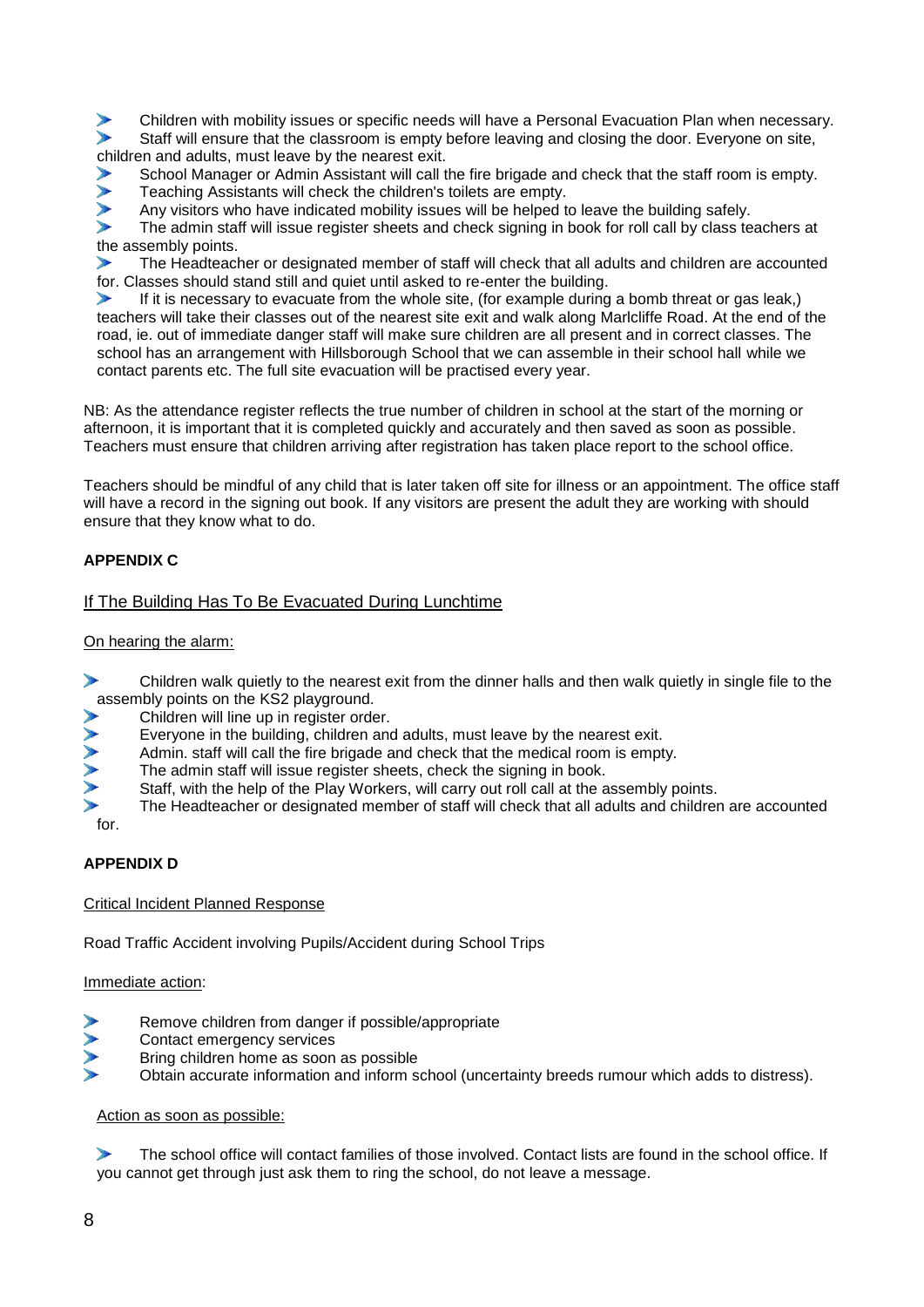If there is death or serious injury the police will inform parents (possibly with a member of staff).

Plan communications to and from school (e.g. use mobiles/fax line as an outgoing line to leave main line free if it is expected that many parents will be trying to contact the school). If necessary there is a third line in the kitchen.

Give the same level of information to everyone, provision of a script is sensible. The Headteacher and Deputy Head will be responsible for drafting of a script.

The administrative office will make a careful note of those parents who still need to be informed. If support is required a designated support assistant will help.

⋟ The Headteacher will inform staff and pupils. (If sending a letter home give details of the facts, do not apportion blame). Pupils will probably be best told in classes. Only facts should be given, staff must not speculate on the causes and consequences.

School will contact the LA and Chair of Governors. The Headteacher or Deputy Head will inform the ⋗ press office. Press or media will not be allowed onto school premises.

If there is need for an assembly point the school hall should be used. Refreshments would be made in the staff room by members of staff and brought to the hall. Staff toilets would be available for adults to use.

### **APPENDIX E**

Critical Incident Planned Response

Aggressive or Violent Incident in School (attack by aggressive parent or pupil)

All external doors can only be opened from the inside. The front entrance door lock can be activated by a switch in the office. If it is anticipated that an aggressive parent or intruder are on their way to school the office door will be kept locked. If appropriate the police will be called.

However, on rare occasions parents have entered the building and proceeded to behave in an aggressive manner to teachers, often in front of pupils. If this is the case the following should be observed:

- Remove children if possible.
- Seek immediate help (ask a child to go to next door teacher).
- Staff should try to remain calm and ask the aggressor if they would like to sit down to discuss the  $\overrightarrow{p}$  St.
	- Staff going to aid the teacher should be accompanied by another adult.
	- They should remove the children if they are still present.
	- The Headteacher should be informed.
	- If the situation is out of control the police should be called.
	- In extreme cases it may be necessary to use restraint procedures but this must not be done alone.
	- If the situation can be calmed and the aggressor leaves the premises, all doors must be locked.
	- The Headteacher will inform the aggressor in writing of the expected code of behaviour in school and in extreme cases may forbid the parent from further contact with the teacher/ school.<br>No comments will be given to the media and the press officer will be informed in
	- No comments will be given to the media and the press officer will be informed if necessary.
	- In the extreme case of a teacher or child being held hostage, all other children and staff must

evacuate. The police must be immediately informed and will provide guidance.

#### **APPENDIX F**

Critical Incident Planned Response - Disaster in the Community (e.g. fire, explosion, major road accident, civil disturbance, terrorism)

#### Immediate action:

ъ. If this happens within the close proximity of the school it will be necessary to remove children from any danger (use evacuation procedures).

Contact emergency services.

If the incident happens outside of the immediate vicinity of the school accurate information should be obtained.